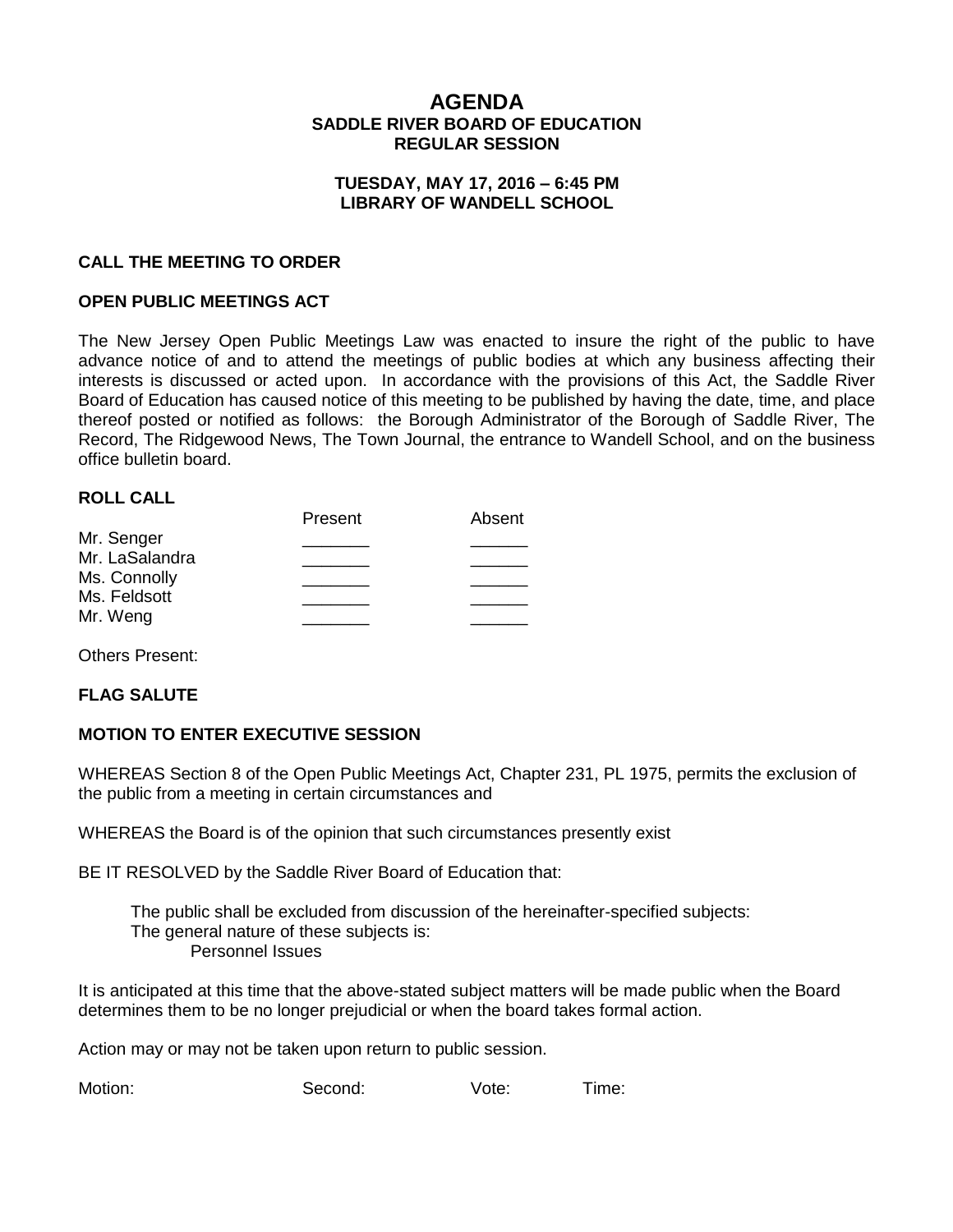### **MOTION TO ADJOURN EXECUTIVE SESSION**

| Motion: | Second: | Vote: | Time: |
|---------|---------|-------|-------|
|         |         |       |       |

### **APPROVAL OF THE MINUTES:**

Motion to approve the minutes of the following meetings: April 26, 2016 Regular and Executive Sessions

Motion: Second: Vote: Time:

### **SUPERINTENDENT'S REPORT**

• HIB report

## **VICE PRINCIPAL'S REPORT**

## **BUSINESS ADMINISTRATOR'S REPORT**

### **BOARD PRESIDENT'S REPORT**

#### **MEETING OPEN TO THE PUBLIC FOR DISCUSSION OF AGENDA ITEMS ONLY** Anyone addressing the board will be limited to 3 minutes. Time allotted for discussion is 30 minutes.

# **AGENDA ITEMS AS PER ATTACHED**

# **COMMENTS BY THE PUBLIC ON NON-AGENDA ITEMS**

Anyone addressing the board will be limited to 3 minutes. Time allotted for comments is 30 minutes.

# **MOTION TO ADJOURN MEETING**

Motion: Second: Vote: Time: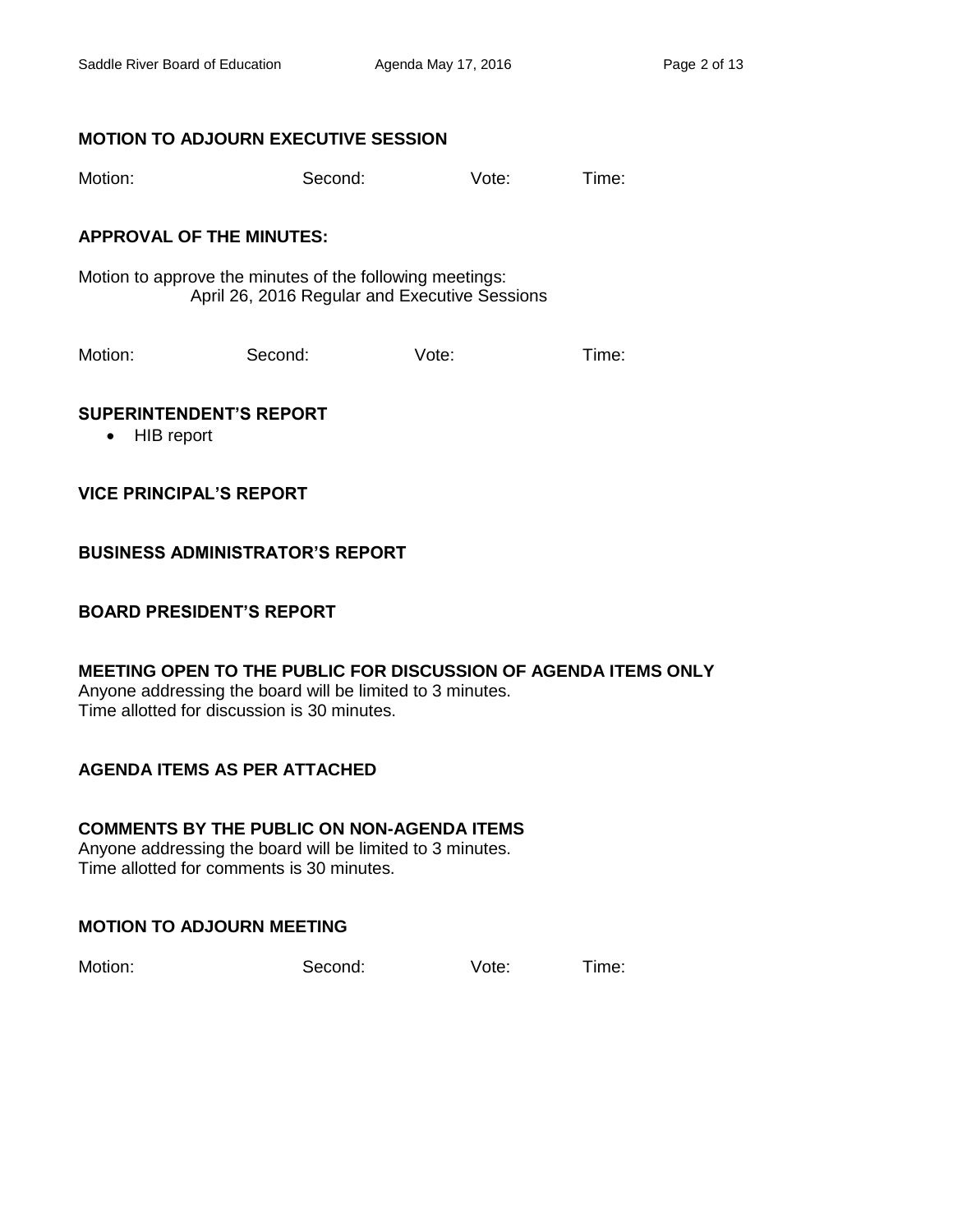#### **SADDLE RIVER BOARD OF EDUCATION TUESDAY, MAY 17, 2016 RESOLUTIONS – SUMMARY**

## **ADMINISTRATION**

- A-869 Torch Run Participation
- A-870 Appointments 2016-2017
- A-871 Extension of Professional Service Appointments & Contracts 2016-2017
- A-872 Right to Know Services 2016-2017
- A-873 Asbestos Management Services 2016-2017
- A-874 Readopt Current & Recently Revised Curricula, Textbooks & Computer Software 2016-2017
- A-875 Adopt Mandated & Permitted Pupil Records 2016-2017
- A-876 Emergency Procedures 2016-2017
- A-877 Suspension of Middle School Sports Program

# **HUMAN RESOURCES**

- HR-1219 Contract Submission Ms. Donna M. Logan School Business Administrator/Board Secretary 2016-2017
- HR-1220 Employment Contract Ms. Diana Festa Administrative Assistant/Bookkeeper 2016- 2017
- HR-1221 Employment Contract Ms. Jody Murphy Superintendent's Secretary 2016-2017
- HR-1222 Hire Substitute Teacher/Teacher Aides 2015-2016
- HR-1223 Christina Kim Stipend Wandell Rec Spring Art Club Instructor
- HR-1224 Aubree McLean Stipend Wandell Rec Cheerleading Advisor
- HR-1225 Ed Cebulski Annual Stipend 2016-2017
- HR-1226 Staffing Assignments 2016-2017
- HR-1227 Summer Employment 2016
- HR-1228 Boyajian Amendment to HR-1206 Leave

### **EDUCATION**

- E-833 Summer 2016 Program Special Education
- E-834 Region V Shared Services Agreement 2016-2017
- E-835 Social Worker Services Eileen Schneider 2015-2016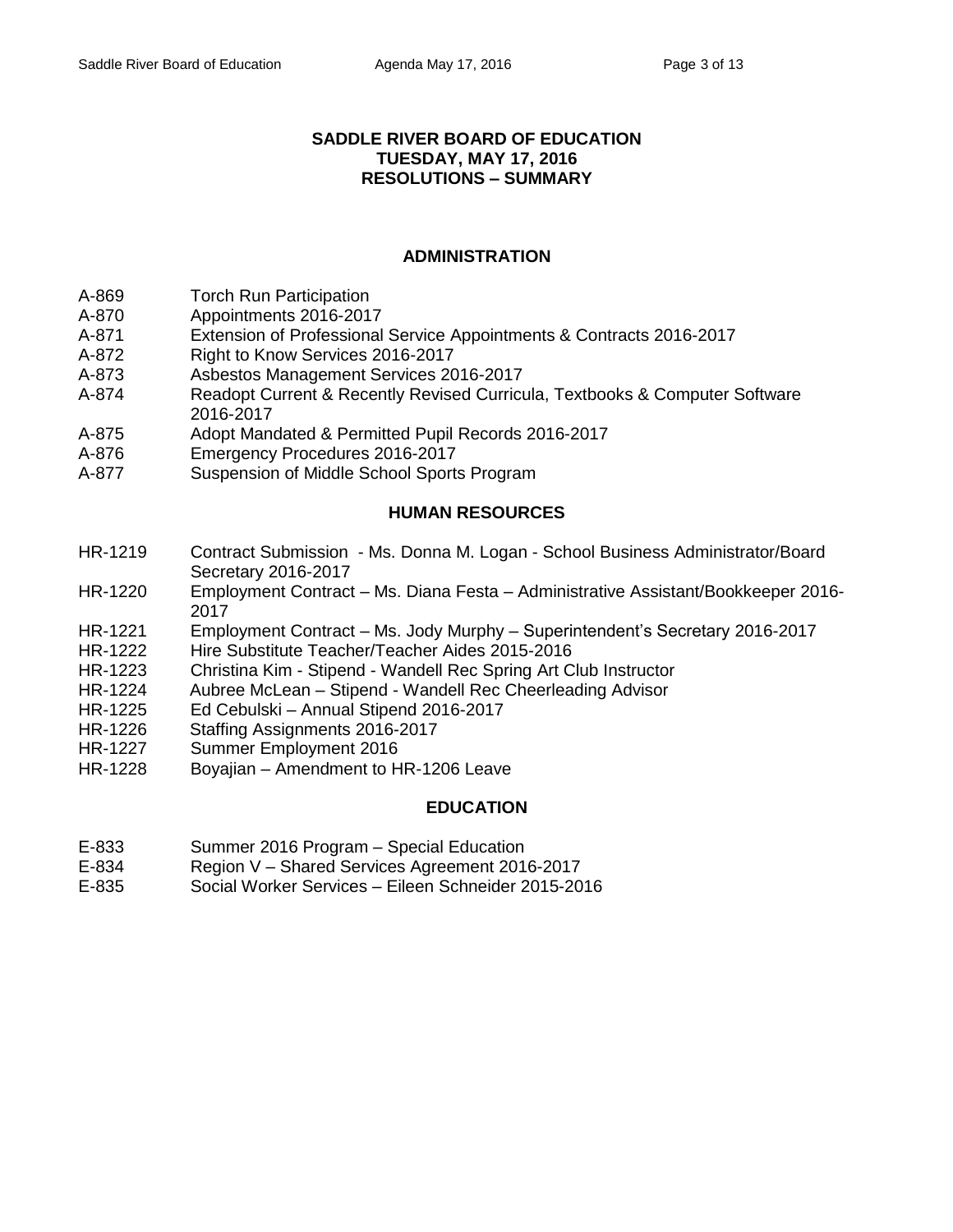## **FINANCE**

- F-2369 Payment of Bills May 2016
- F-2370 Appropriation Transfers April 2016
- F-2371 Line Item Certification
- F-2372 Board Secretary Report April 2016
- F-2373 Treasurer Report April 016
- F-2374 Agreement Treasurer's & Board Secretary's Reports April 2016
- F-2375 Maintaining Bank Accounts 2016-2017
- F-2376 Petty Cash Fund 2016-2017
- F-2377 Investment Decisions 2016-2017
- F-2378 Maximum Travel and Expense Reimbursement for 2016-2017
- F-2379 Horizon Dental Renewal 2016-2017
- F-2380 Cooperative Bid Program Educational Data Services, Inc.
- F-2381 Cooperative Pricing Agreement Hunterdon County Educational Services Commission
- F-2382 Asbury Park Board of Education ITC 2016-2017
- F-2383 Agreement Ramsey School District IT Services 2015-2016 & 2016-2017
- F-2384 Travel
- F-2385 Fire & Burglar Alarm Systems Service & Maintenance 2016-2017
- F-2386 Lan Associates Vestibule Modification
- F-2387 Vestibule Project Bid Advertisement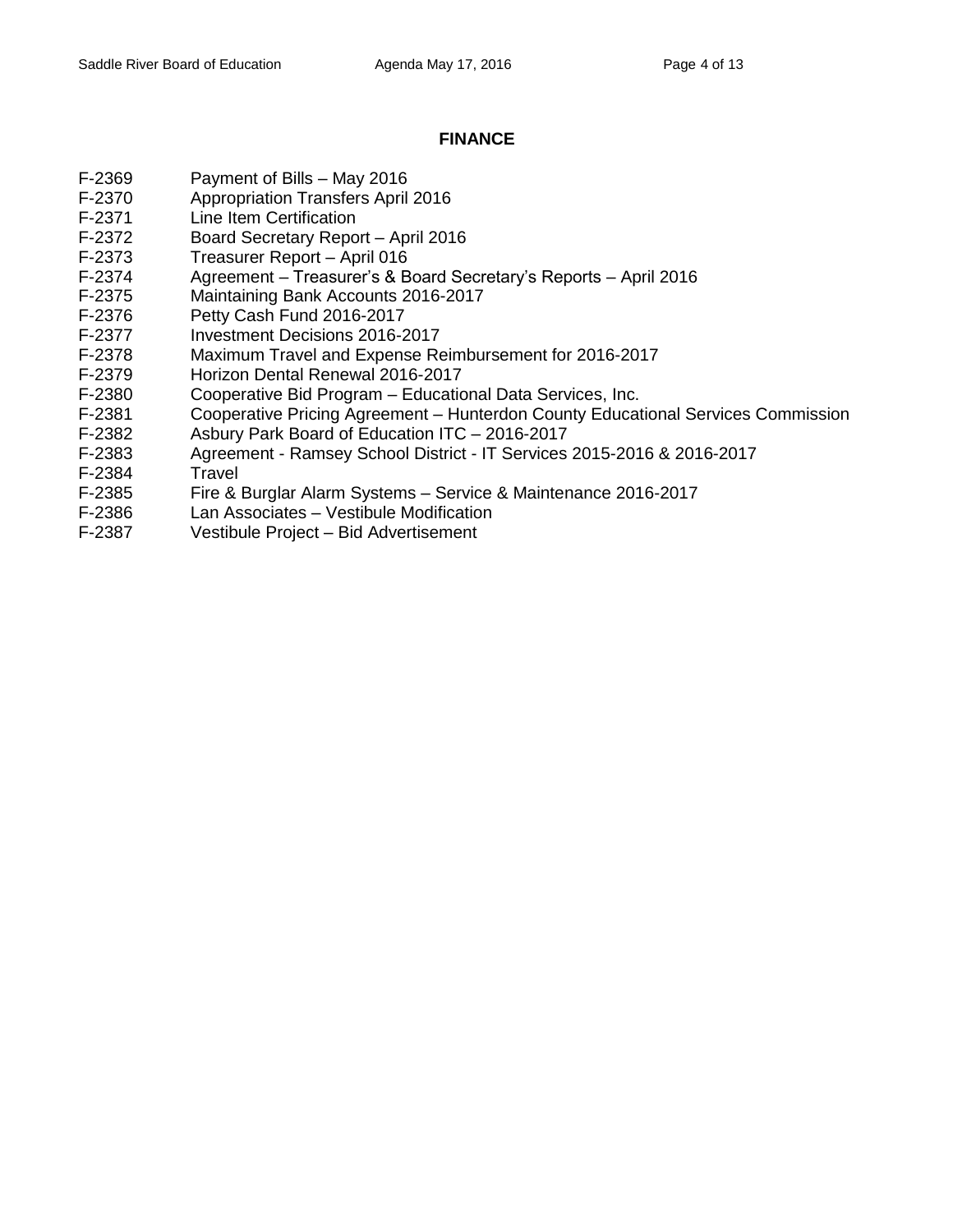# **ADMINISTRATION**

### **COMMITTEE REPORTS**

- **1.** Board Communications Committee
- **2.** Liaison: Ramsey Board of Education
- **3.** Liaison: Northern Highlands Board of Education
- **4.** Home & School Association
- **5.** New Jersey School Boards Association/NJSBA Legislative Committee
- **6.** Policy Committee
- **7.** Liaison to Mayor and Council
- **8.** Blue Ribbon Committee

## **A-869 TORCH RUN PARTICIPATION**

BE IT RESOLVED that the Saddle River Board of Education supports and approves Wandell School's participation in the Law Enforcement Torch Run Schools Program for Special Olympics on Friday, June 10, 2016.

# **A-870 APPOINTMENTS 2016-2017**

BE IT RESOLVED that the Saddle River Board of Education approves the following appointments from July 1, 2016 through June 30, 2017:

> 504 Officer Glenn N. Stokes ADA Coordinator **Debra Strauss** Affirmative Action Officer Glenn N. Stokes AHERA Officer **Donna M. Logan** Alternate High School Assessment Coordinator Debra Strauss Anti-Bullying Coordinator **Concernsive Coordinator** Debra Strauss<br>Attendance Officers **Debra Strauss** Louis DeLisio Board Secretary (N.J.S.A. 18A:17-5) Donna M. Logan Curriculum and Instruction Curriculum and Instruction Glenn N. Stokes Custodian of Government Records Donna M. Logan ESL/Bilingual Coordinator **Louis DeLisio** Louis DeLisio Harassment, Intimidation & Bullying Specialist Glenn N. Stokes Homeless Liaison **Debra Strauss** Integrated Pest Management Coordinator Glenn N. Stokes Interventions and Referral Services **Fig. 2018** Glenn N. Stokes NCLB/Title I Coordinator **Glenn N. Stokes** NJSMART Coordinator **Contract Coordinator** Coordinator Coordinator Coordinator Coordinator Coordinator Coordinator PARCC Coordinator Controller Controller Controller Controller Glenn N. Stokes Public Agency Compliance Officer **Donna M. Logan** Purchasing Agent **Donna M. Logan** School Funds Investor **Donna M. Logan** Test Coordinator Glenn N. Stokes Title IX Coordinator **Debra Strauss**

Louis DeLisio & Glenn Stokes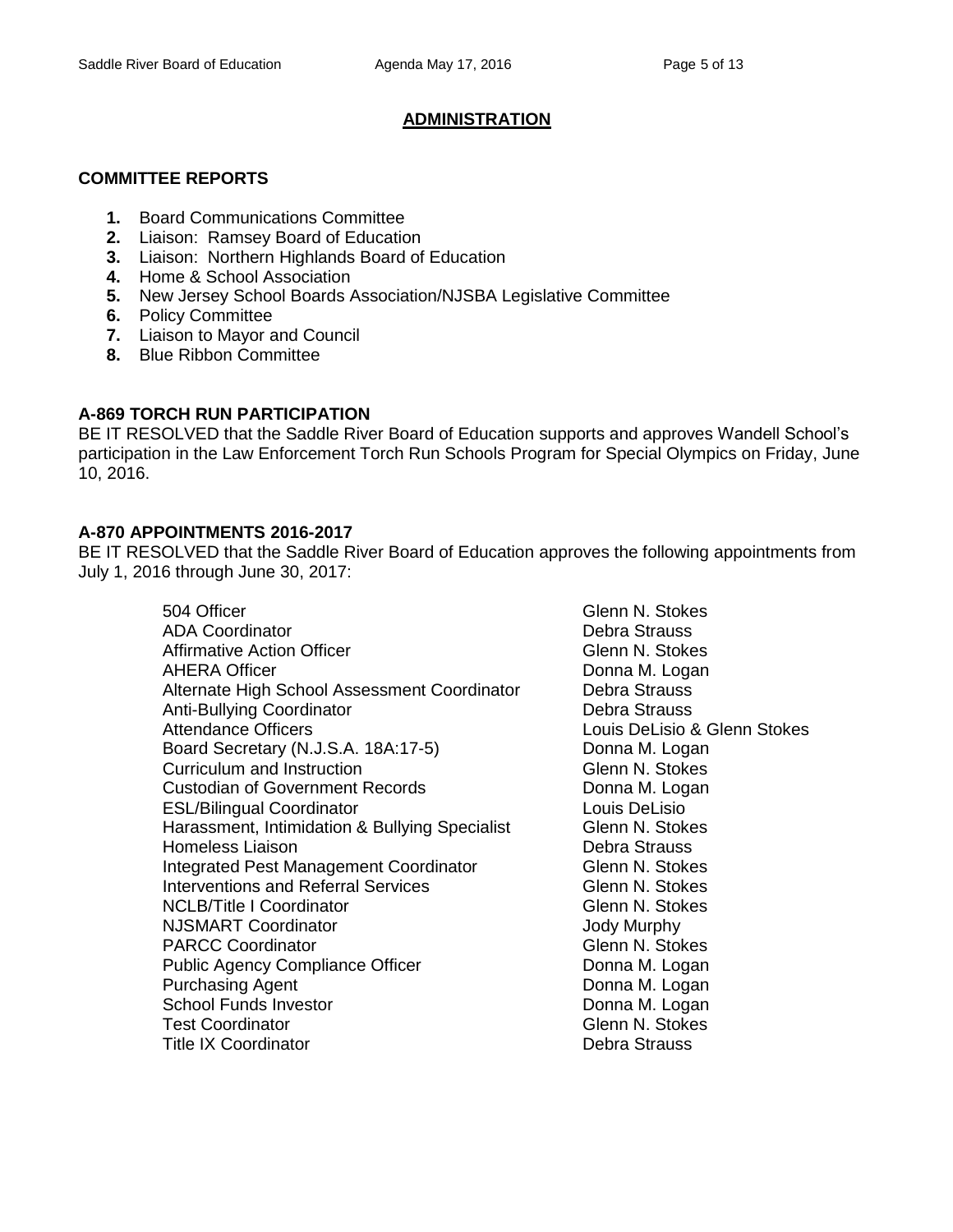## **A-871 EXTENSION OF PROFESSIONAL SERVICE APPONTMENTS & CONTRACTS 2016-2017**

BE IT RESOLVED that the Saddle River Board of Education approves the extension of the following professional service appointments & contracts from July 1, 2016 through June 30, 2017:

| Auditor                       | Lerch, Vinci & Higgins, LLP     | Not to exceed \$20,000 |
|-------------------------------|---------------------------------|------------------------|
| Architect/Engineer            | <b>LAN Associates</b>           | \$150 per hour         |
| Attorney                      | Cleary Giacobbe Alfieri Jacobs, | \$160 per hour         |
|                               | LLC (Matthew Giacobbe)          |                        |
| Insurance Risk Manager        | Brown & Brown Metro             | n/a                    |
| <b>Medical Inspector</b>      | Robert A. Hands, MD             | Not to exceed \$1,800  |
| <b>Occupational Therapist</b> | Kristi Woods-d/b/a SYNC         | Not to exceed \$20,000 |

## **A-872 RIGHT TO KNOW SERVICES 2016-2017**

BE IT RESOLVED that the Saddle River Board of Education approves retaining Rullo & Juillet Associates, Inc. of Cedar Grove, NJ to provide Right-To-Know services as "Extraordinary Unspecifiable Services" from July 1, 2016 to June 30, 2017 at a fee of \$2,400.

## **A-873 ASBESTOS MANAGEMENT SERVICES 2016-2017**

BE IT RESOLVED that the Saddle River Board of Education approves retaining Whitman of Cranbury, NJ to provide asbestos management services (AHERA) as "Extraordinary Unspecifiable Services" from July 1, 2016 to June 30, 2017 at a fee of \$900.

### **A-874 READOPT CURRENT & RECENTLY REVISED CURRICULA, TEXTBOOKS & COMPUTER SOFTWARE 2016-2017**

BE IT RESOLVED that the Saddle River Board of Education readopts current &recently revised curricula, textbooks & computer software for the Wandell Elementary School through June 30, 2017.

### **A-875 ADOPT MANDATED & PERMITTED PUPIL RECORDS 2016-2017**

BE IT RESOLVED that the Saddle River Board of Education adopts mandated and permitted pupil records, which include personal data, attendance, evaluations and health records for regular and classified students, school rules and regulations and other records required by the State of New Jersey through June 30, 2017.

# **A-876 EMERGENCY PROCEDURES 2016-2017**

BE IT RESOLVED that the Saddle River Board of Education approves the emergency procedures as described in the official Saddle River Emergency Management Plan through June 30, 2017 as recommended by the Interim Superintendent of Schools.

# **A-877 SUSPENSION OF MIDDLE LEVEL SPORTS PROGRAM**

BE IT RESOLVED that the Saddle River Board of Education approves the suspension of the middle level (grades 6-8) sports programs at Wandell School.

# ALL ADMINISTRATION MOTIONS BUNDLED FOR SINGLE VOTE:

| Motion:<br>Second:<br>Comments: |     |     |    |
|---------------------------------|-----|-----|----|
| Roll Call Vote: TW:             | JC: | IE. | c. |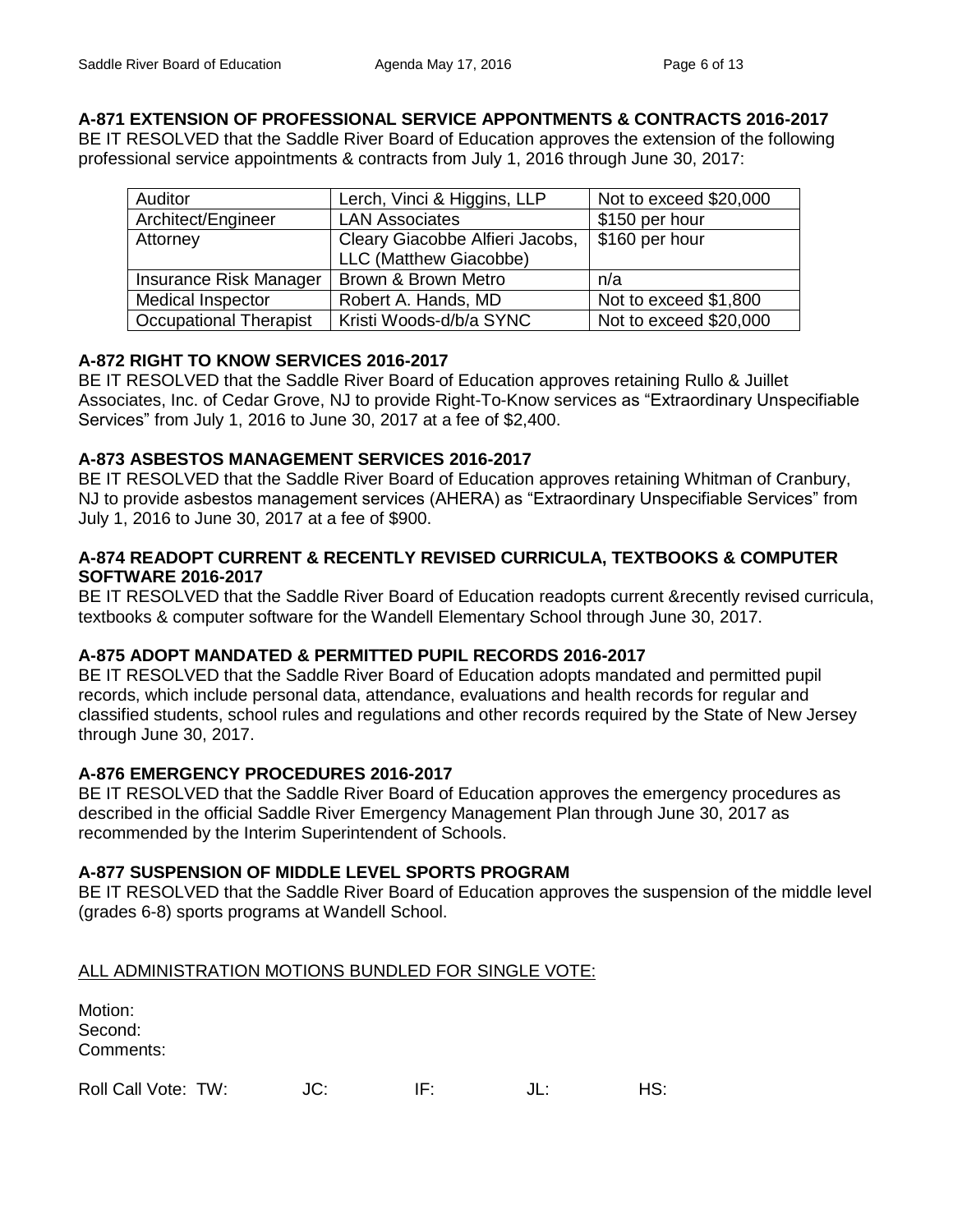## **HUMAN RESOURCES**

## **COMMITTEE REPORTS**

- 1. Negotiations Committee
- 2. Superintendent Search

#### **HR-1219 CONTRACT SUBMISSION – MS. DONNA M. LOGAN – SCHOOL BUSINESS ADMINISTRATOR/BOARD SECRETARY 2016-2017**

BE IT RESOLVED that, upon the recommendation of the Interim Superintendent the Saddle River Board of Education authorizes the submission of the employment contract of Ms. Donna M. Logan, School Business Administrator/Board Secretary commencing July 1, 2016 through June 30, 2017, to the Interim Executive County Superintendent for approval.

#### **HR-1220 EMPLOYMENT – MS. DIANA FESTA –ADMINISTRATIVE ASSISTANT/BOOKKEEPER 2016-2017**

BE IT RESOLVED that, upon the recommendation of the Interim Superintendent the Saddle River Board of Education approves the Employment Contract of Ms. Diana Festa as Administrative Assistant/Bookkeeper commencing July 1, 2016 through June 30, 2017.

## **HR-1221 EMPLOYMENT – MS. JODY MURPHY –SUPERINTENDENT'S SECRETARY 2016-2017**

BE IT RESOLVED that, upon the recommendation of the Interim Superintendent the Saddle River Board of Education approves the Employment Contract of Ms. Jody Murphy as Superintendent's Secretary commencing July 1, 2016 through June 30, 2017.

### **HR-1222 HIRE SUBSTITUTE TEACHER/SUBSTITUTE TEACHER AIDE 2015-2016**

BE IT RESOLVED that, upon recommendation of the Interim Superintendent the Saddle River Board of Education approves the hiring of the following individual as substitute teacher/substitute teacher aide for the 2015-2016 school year:

• Marcia Gavle

### **HR-1223 CHRISTINA KIM - STIPEND – WANDELL REC SPRING ART CLUB**

BE IT RESOLVED that, upon the recommendation of the Interim Superintendent the Saddle River Board of Education approves a stipend to Christina Kim in the amount of \$2,800 funded by Wandell School Recreation, for duties performed in connection with the Wandell Rec Spring Art Club from May 5 to June 9, 2016.

### **HR-1224 AUBREE MCLEAN - STIPEND – WANDELL REC CHEERLEADING ADVISOR**

BE IT RESOLVED that, upon the recommendation of the Interim Superintendent the Saddle River Board of Education approves a stipend to Aubree McLean in the amount of \$750 funded by Wandell School Recreation, for duties performed as the Wandell Rec Cheerleading Advisor from April 29 to June 3, 2016.

### **HR-1225 ED CEBULSKI – ANNUAL STIPEND 2016-2017**

BE IT RESOLVED that, upon recommendation of the Interim Superintendent the Saddle River Board of Education approves the annual stipend of \$500 to Ed Cebulski for use of his personal truck for school related business during the 2016-2017 school year.

### **HR-1226 STAFFING ASSIGNMENTS 2016-2017**

BE IT RESOLVED that, upon recommendation of the Interim Superintendent the Saddle River Board of Education approves the re-appointment of the Saddle River School District staff for the 2016-2017 school year as per attached list.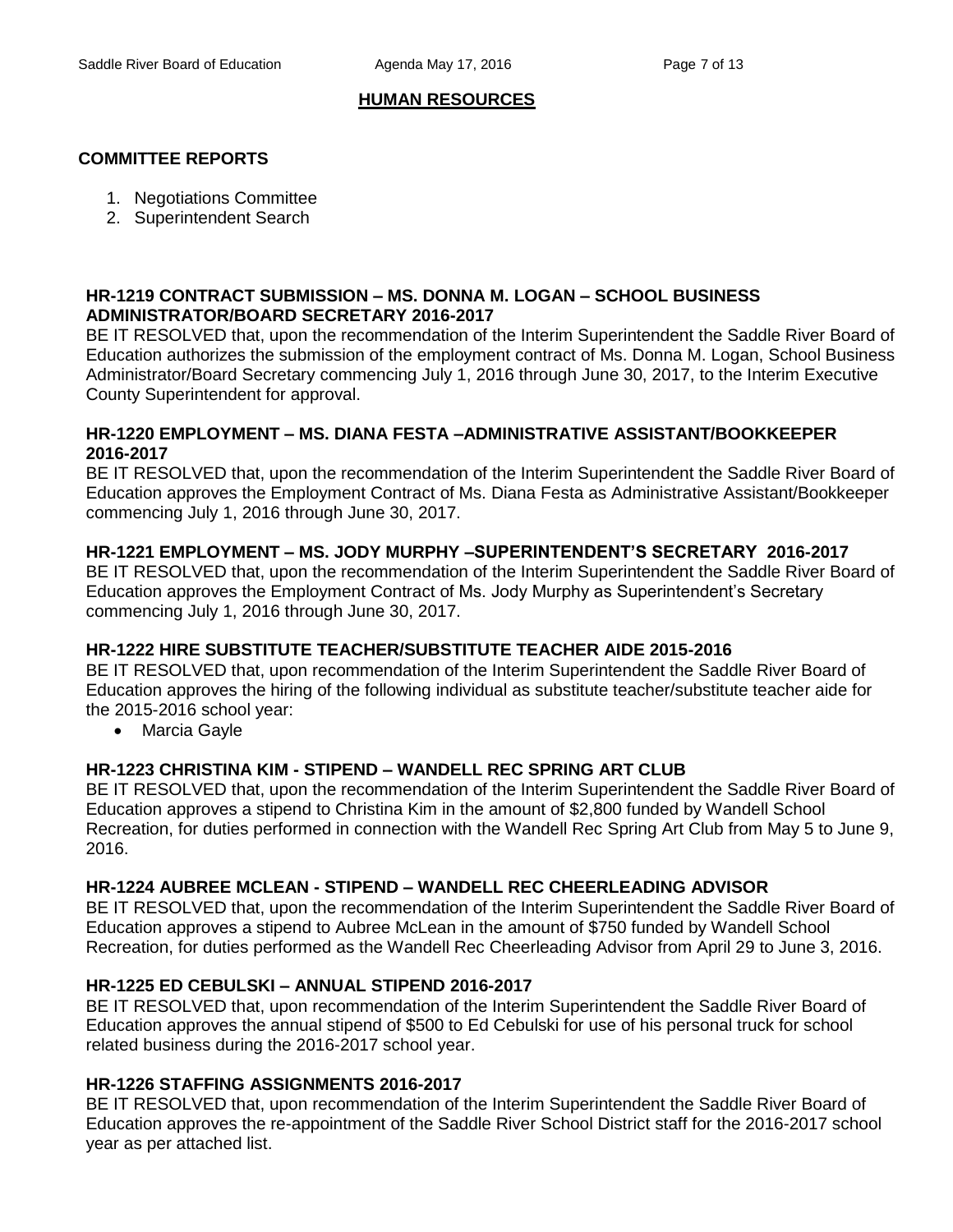## **HR-1227 SUMMER EMPLOYMENT 2016**

BE IT RESOLVED that, upon recommendation of the Interim Superintendent the Saddle River Board of Education approves the following staff members for summer employment:

| <b>Staff Member</b> | <b>Description of Work</b>           | Length of<br>Service                      | Purpose of Work                      | Pay Rate                                   |
|---------------------|--------------------------------------|-------------------------------------------|--------------------------------------|--------------------------------------------|
| Cooper, Jill        | Speech Therapy                       | 5 days                                    | Speech Therapy<br>services as needed | @ her 2016-17<br>contracted hourly<br>rate |
| Knopf, June         | <b>CST Secretary</b>                 | 10 days                                   | Summer secretarial<br>work           | @ her 2016-2017<br>hourly rate             |
| Murphy, Jody        | Superintendent's<br>Secretary        | 15 days                                   | Summer secretarial<br>work           | @ her 2016-2017<br>hourly rate             |
| Squeo, Virginia     | 1:1 Special<br><b>Education Aide</b> | 18 days<br>8:30 am-1:30 pm<br>7/5-29/2016 | <b>ESY Program</b>                   | @ her 2016-2017<br>hourly rate             |

## **HR-1228 BOYAJIAN – AMENDMENT TO HR-1206 LEAVE**

BE IT RESOLVED that, upon recommendation of the Interim Superintendent the Saddle River Board of Education amends HR-1206 approving leave for Laura Boyajian for the 2015-2016 school year to the following: paid leave of absence from April 30 through June 22, 2016 and unpaid leave June 23, 2016.

ALL HUMAN RESOURCES MOTIONS BUNDLED FOR SINGLE VOTE: Motion: Second: Comments: Roll Call Vote: TW:  $JC:$  IF:  $JL:$  HS: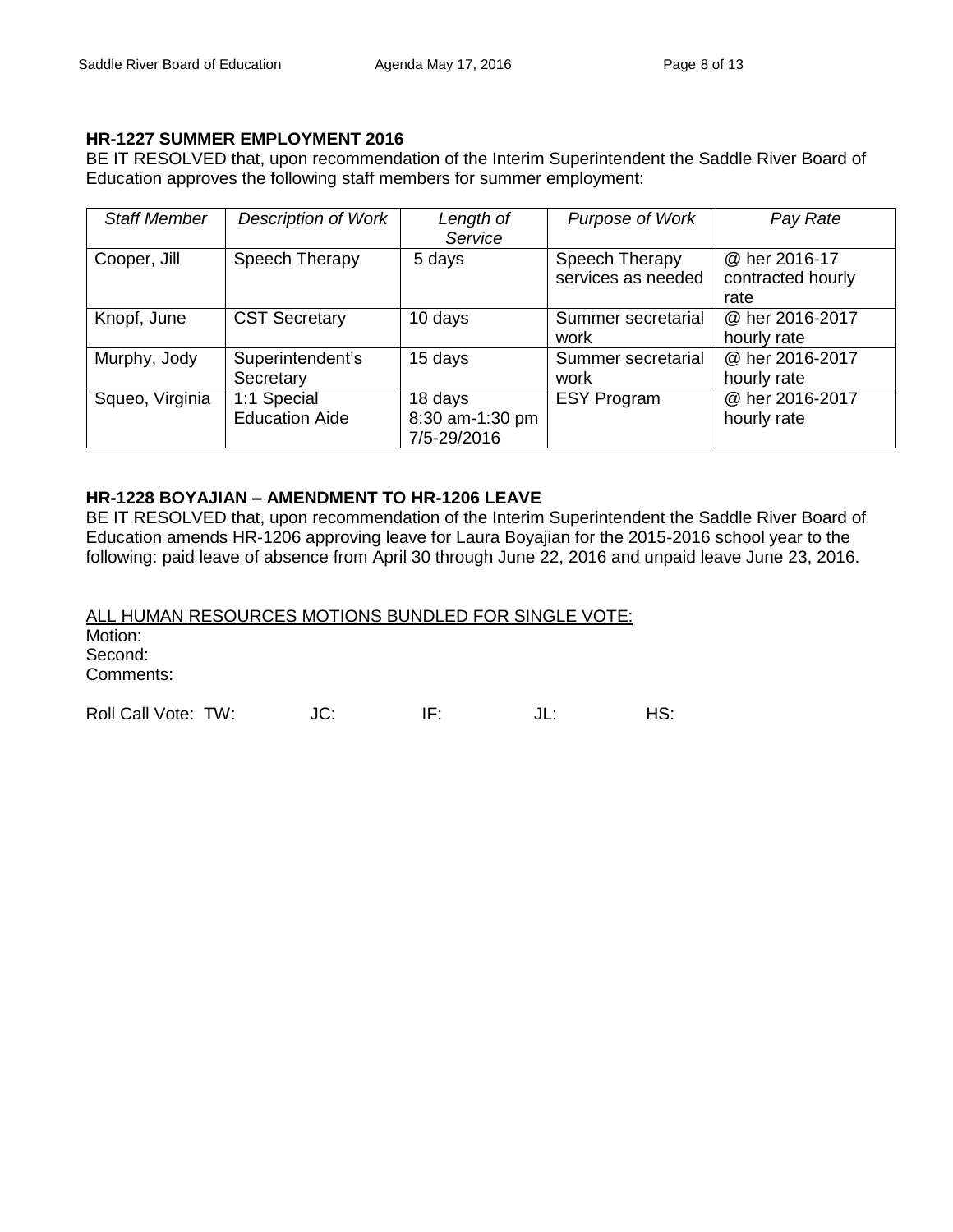## **EDUCATION**

#### **COMMITTEE REPORTS**

- 1. Technology Committee
- 2. Curriculum Committee
- 3. Wandell School Recreation Committee
- 4. Health, Well-being, Safety and Transportation Committee

### **E-833 SUMMER 2016 PROGRAM – SPECIAL EDUCATION**

BE IT RESOLVED, that the Saddle River Board of Education approves the payment of \$5,200 for ESY tuition for special education student #A0027 for 18 days of attendance at the Bleshman School from July 5-29, 2016 and payment of \$1,170 for 18 extra related services at the rate of \$65 each.

### **E-834 REGION V – SHARED SERVICES AGREEMENT 2016-2017**

BE IT RESOLVED, that the Saddle River Board of Education approves a shared services agreement including, but not limited to, CST evaluations at the rate of \$320 per evaluation, hourly student therapies and other student support services at the rate of \$70 per hour, non-public school services and other services as requested to be provided by Region V consultants on an as needed basis for the 2016-2017 school year. There is a 7% administrative fee for out of regional districts except in cases where administrative fees are established by a federal or state statute or regulation. Maximum approved for the 2016-2017school year is set at \$39,718.

### **E-835 SOCIAL WORKER SERVICES – EILEEN SCHNEIDER – 2015-2016**

BE IT RESOLVED, that the Saddle River Board of Education approves Eileen Schneider to provide Social Worker Services for the 2015-2016 school year at the rate of \$60 per meeting attendance, \$30 per telephone conference and \$300 per evaluation report, not to exceed \$1,000 for the year.

| ALL EDUCATION MOTIONS BUNDLED FOR SINGLE VOTE: |     |     |
|------------------------------------------------|-----|-----|
| Motion:                                        |     |     |
| Second:                                        |     |     |
| Comments:                                      |     |     |
|                                                |     |     |
| Roll Call Vote: TW:                            | IF۰ | IS: |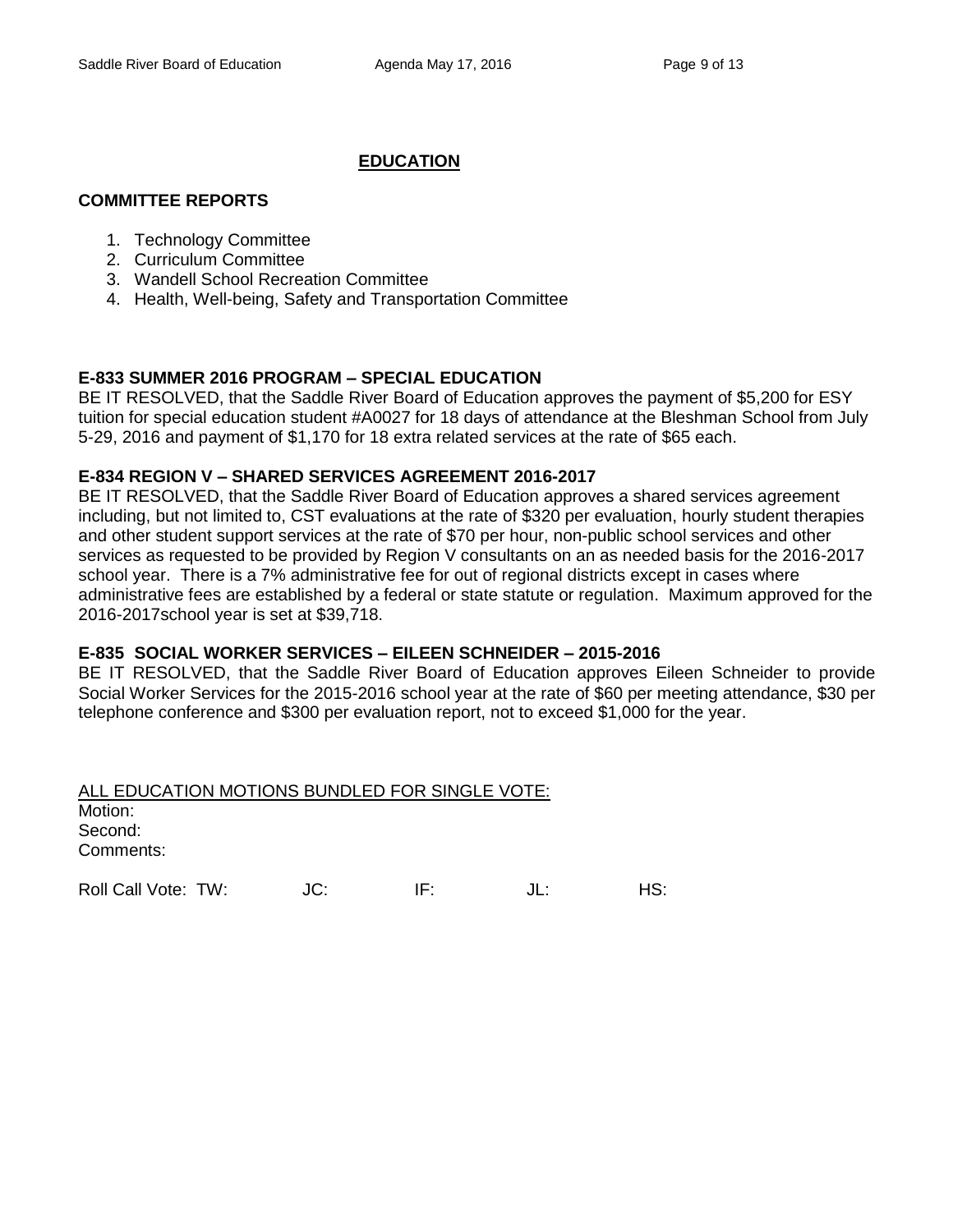## **FINANCE**

### **COMMITTEE REPORTS**

- 1. Finance/Budget Committee
- 2. Renovation Committee

## **F-2369 PAYMENT OF BILLS – MAY 2016**

BE IT RESOLVED that the payment of bills as per the attached May 2016 Bills and Claims lists be approved.

## **F-2370 APPROPRIATION TRANSFERS – APRIL 2016**

BE IT RESOLVED that the attached appropriation transfers for the month of April 2016 be approved.

## **F-2371 LINE ITEM CERTIFICATION**

BE IT RESOLVED that in compliance with NJAC 6:20-2A-10(e) that the Board of Education certifies that no major account or fund has been over-expended and that as of this report, sufficient funds are available to meet the District's financial obligations for the remainder of the fiscal year.

## **F-2372 BOARD SECRETARY REPORT – APRIL 2016**

BE IT RESOLVED that the attached Board Secretary Report for the month of April 2016 be approved.

## **F-2373 TREASURER REPORT –APRIL 2016**

BE IT RESOLVED that the attached Report of the Treasurer for the month of April 2016 be approved.

### **F-2374 AGREEMENT–TREASURER'S & BOARD SECRETARY'S REPORTS – APRIL 2016**

BE IT RESOLVED that the Saddle River Board of Education states that the Report of the Treasurer of School Moneys and the Report of the Secretary of the Board of Education for the month of April 2016 is in agreement and on file in the Board Secretary's Office.

### **F-2375 BANK ACCOUNTS 2016-2017**

BE IT RESOLVED that the Saddle River Board of Education authorizes the following Board of Education accounts to be maintained at Capital One Bank, N.A. through June 30, 2017 with the authorized signatures for issuing warrants as set forth below:

| <b>Number</b> | <b>Name</b>                   | <b>Signatories</b>                                                                                          | # Signatures Rq'd |
|---------------|-------------------------------|-------------------------------------------------------------------------------------------------------------|-------------------|
|               | 7047728473 Current Account    | President or<br><b>Board Member Designee</b><br><b>Treasurer of School Monies</b><br><b>Board Secretary</b> | 3                 |
| 7047728481    | Payroll Account               | Treasurer of School Monies                                                                                  | 1                 |
| 7047728503    | <b>Payroll Agency Account</b> | Treasurer of School Monies                                                                                  | 1                 |
| 7047728511    | <b>Unemployment Fund</b>      | President or<br><b>Board Member Designee</b><br><b>Treasurer of School Monies</b><br><b>Board Secretary</b> | 2                 |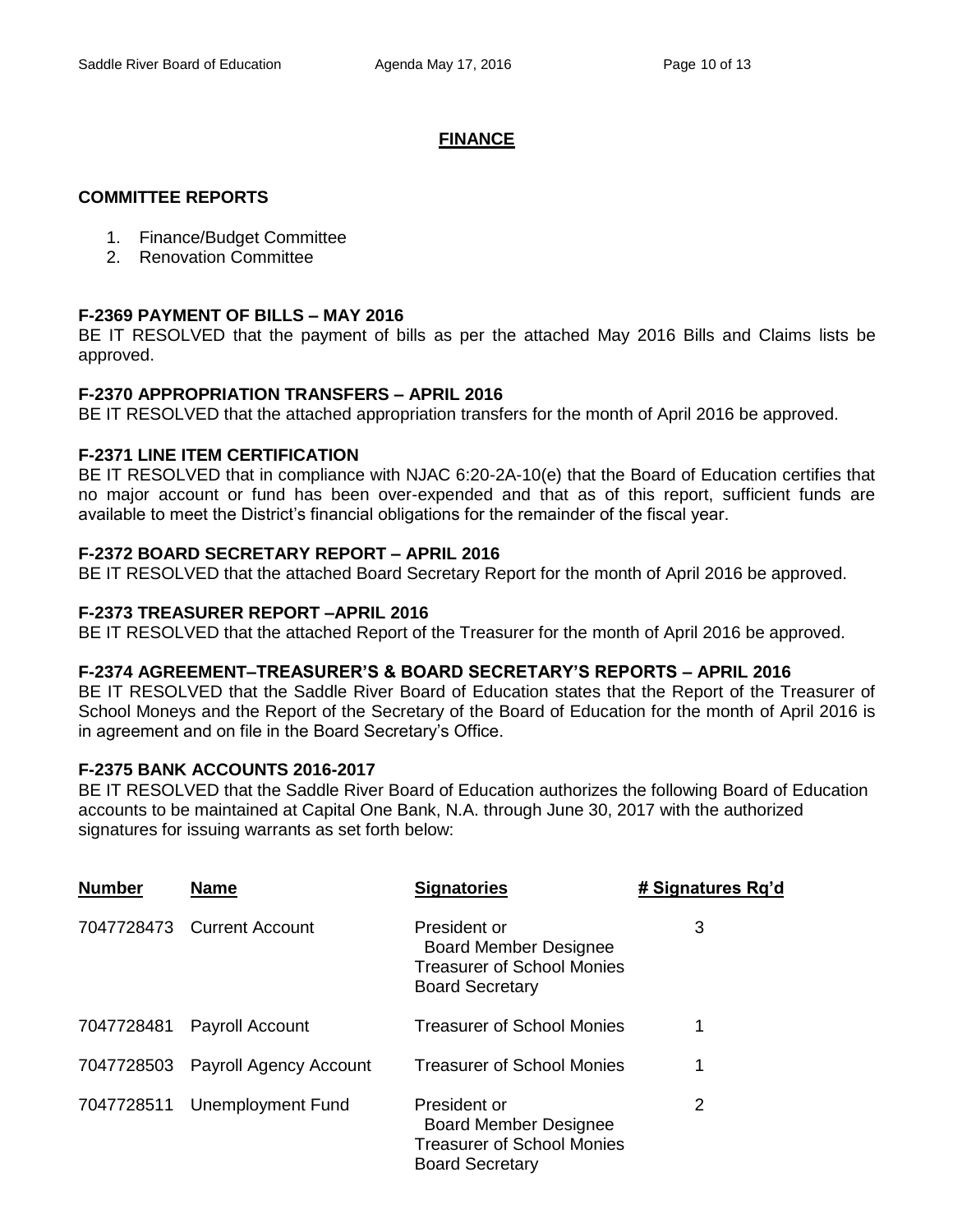|            |                                                      | President or<br><b>Board Member Designee</b><br><b>Treasurer of School Monies</b><br><b>Board Secretary</b> | 2 |
|------------|------------------------------------------------------|-------------------------------------------------------------------------------------------------------------|---|
| 7047728546 | <b>Wandell School</b><br><b>Recreation Committee</b> | President or<br><b>Board Member Designee</b><br><b>Treasurer of School Monies</b><br><b>Board Secretary</b> | 3 |
|            | 7047728554 Foundation Trust Account                  | President or<br><b>Board Member Designee</b><br><b>Treasurer of School Monies</b><br><b>Board Secretary</b> | 2 |
|            | 7047728562 Capital Reserve Account                   | President or<br><b>Board Member Designee</b><br><b>Treasurer of School Monies</b><br><b>Board Secretary</b> | 3 |
|            | 7047728597 Cafeteria Account                         | President or<br><b>Board Member Designee</b><br><b>Treasurer of School Monies</b><br><b>Board Secretary</b> | 2 |
| 7047728538 | <b>Wandell School</b><br><b>Student Activity</b>     | President or<br><b>Board Member Designee</b><br>Superintendent<br><b>Board Secretary</b>                    | 2 |

### **F-2376 PETTY CASH FUND 2016-2017**

BE IT RESOLVED that the Saddle River Board of Education approves the establishment of a petty cash fund through June 30, 2017 in the amount of \$300.00 with no single disbursement from the fund being in excess of \$50.00.

### **F-2377 INVESTMENT DECISIONS 2016-2017**

BE IT RESOLVED that the Saddle River Board of Education authorizes the Business Administrator to make investment decisions through June 30, 2017 in accordance with N.J.S.A. 18A:20-37 through 39, through the following depositories:

> New Jersey Cash Management Fund Capital One Bank, N.A. TD Bank, N.A.

and to authorize the following Board of Education account to be maintained through June 30, 2017 at The State of New Jersey Cash Management Fund (custodian: State Street Bank and Trust Company) with the authorized signatures for issuing warrants as set forth below:

| Number        | Signatories                                                                                              |
|---------------|----------------------------------------------------------------------------------------------------------|
| 117-10626-171 | <b>President or Board Member Designee</b><br><b>Treasurer of School Monies</b><br><b>Board Secretary</b> |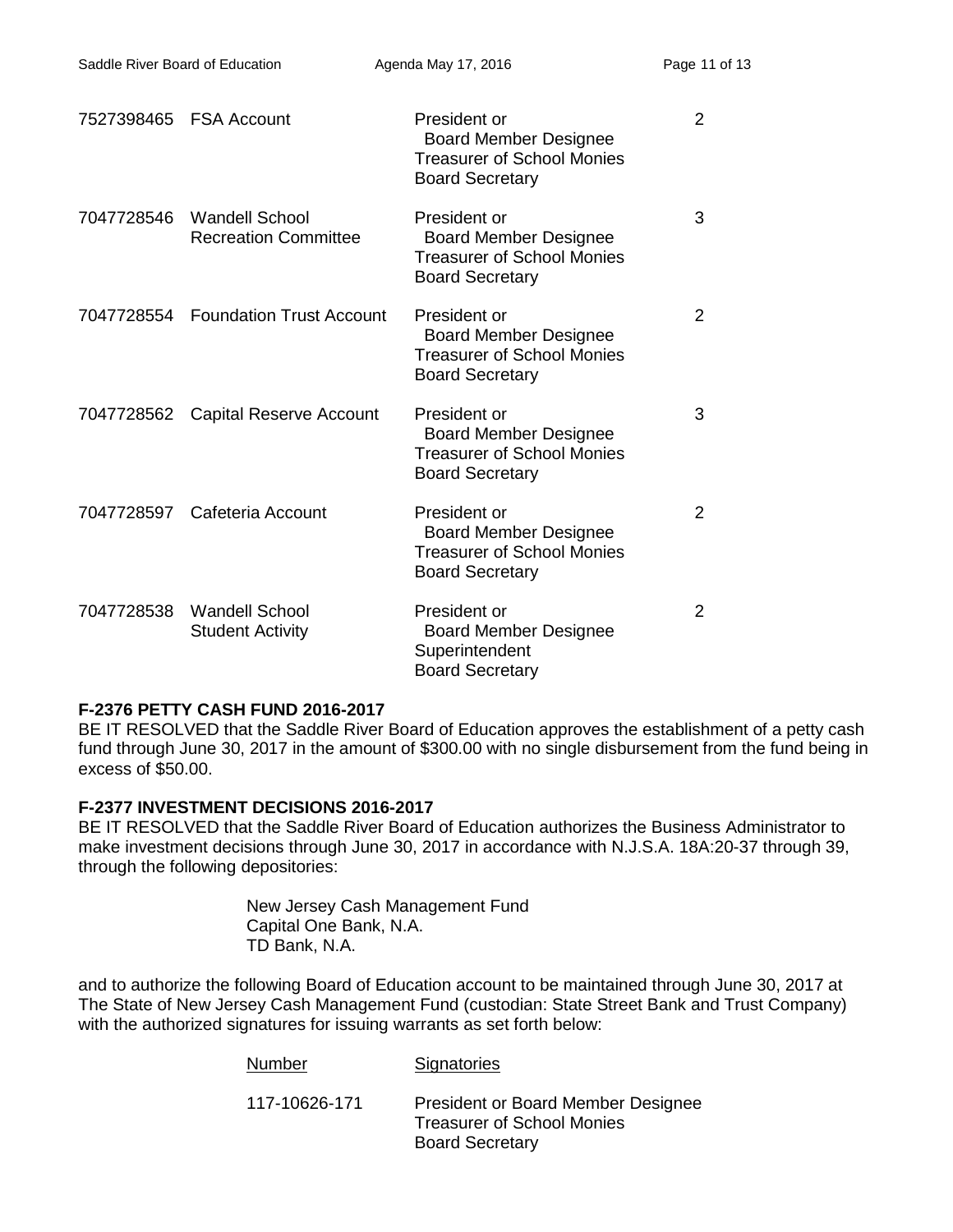## **F-2378 MAXIMUM TRAVEL & EXPENSE REIMBURSEMENT FOR 2016-2017**

WHEREAS, Saddle River School District policy and NJAC 6A:23B-1.2 (b) provides that the Board of Education shall establish in the annual school budget a maximum expenditure amount that may be allotted for such travel and expense reimbursement for the 2016-2017 school year.

NOW, THEREFORE BE IT RESOLVED that the Saddle River Board of Education hereby establishes the school district travel maximum for the 2016-2017 school year at the sum of \$15,000 with the maximum permitted per person at \$1,500, and

BE IT FURTHER RESOLVED that the School Business Administrator shall track and record these costs to insure that the maximum amount is not exceeded.

### **F-2379 HORIZON DENTAL RENEWAL 2016-2017**

BE IT RESOLVED to approve the dental program renewal for the 2016-2017 school year at no rate increase over the 2014-2015 school year.

## **F-2380 COOPERATIVE BID PROGRAM – EDUCATIONAL DATA SERVICES, INC.**

BE IT RESOLVED to approve the continuation of the Saddle River School District's participation in a cooperative bid program with Educational Data Services, Inc. for the 2016-2017 school year for a fee of \$1,900.

### **F-2381 COOPERATIVE BID PROGRAM – HUNTERDON COUNTY EDUCATIONAL SERVICES COMMISSION**

WHEREAS, N.J.S.A. 40A:11-11 (5) authorizes contracting units to establish a Cooperative Pricing System and to enter into Cooperative Pricing Agreement for its administration; and

WHEREAS, THE Hunterdon County Educational Services Commission, hereinafter referred to as the "Lead Agency" has offered voluntary participation in a Cooperative Pricing System for the purchase of goods and services;

WHEREAS, on May 17, 2016 the governing body of the Saddle River Board of Education, County of Bergen, State of New Jersey dully considered participation in a Cooperative Pricing System for the provision and performance of goods and services;

NOW, THEREFORE BE IT RESOLVED as follows:

This RESOLUTION shall be known and may be cited as the Cooperative Pricing Resolution of the Saddle River Board of Education.

Pursuant to the provisions of N.J.S.A. 40A:11-11 (5), the Board Secretary/Business Administrator is hereby authorized to enter into a Cooperative Pricing Agreement with the Lead Agency.

The Lead Agency shall be responsible for complying with the provisions of the *Local Public Contracts Law (N.J.S.A. 40A11-1 et seq.)* and all other provisions of the revised statutes of the State of New Jersey.

This resolution shall take effect immediately upon passage.

# **F-2782 ASBURY PARK BOARD OF EDUCATION ITC 2016-2017**

BE IT RESOLVED to approve the continuation of a participation agreement with the Asbury Park Board of Education (Information Technology Center) for the provision of payroll and budgetary services for the 2016-2017 school year at a cost of \$13,050.